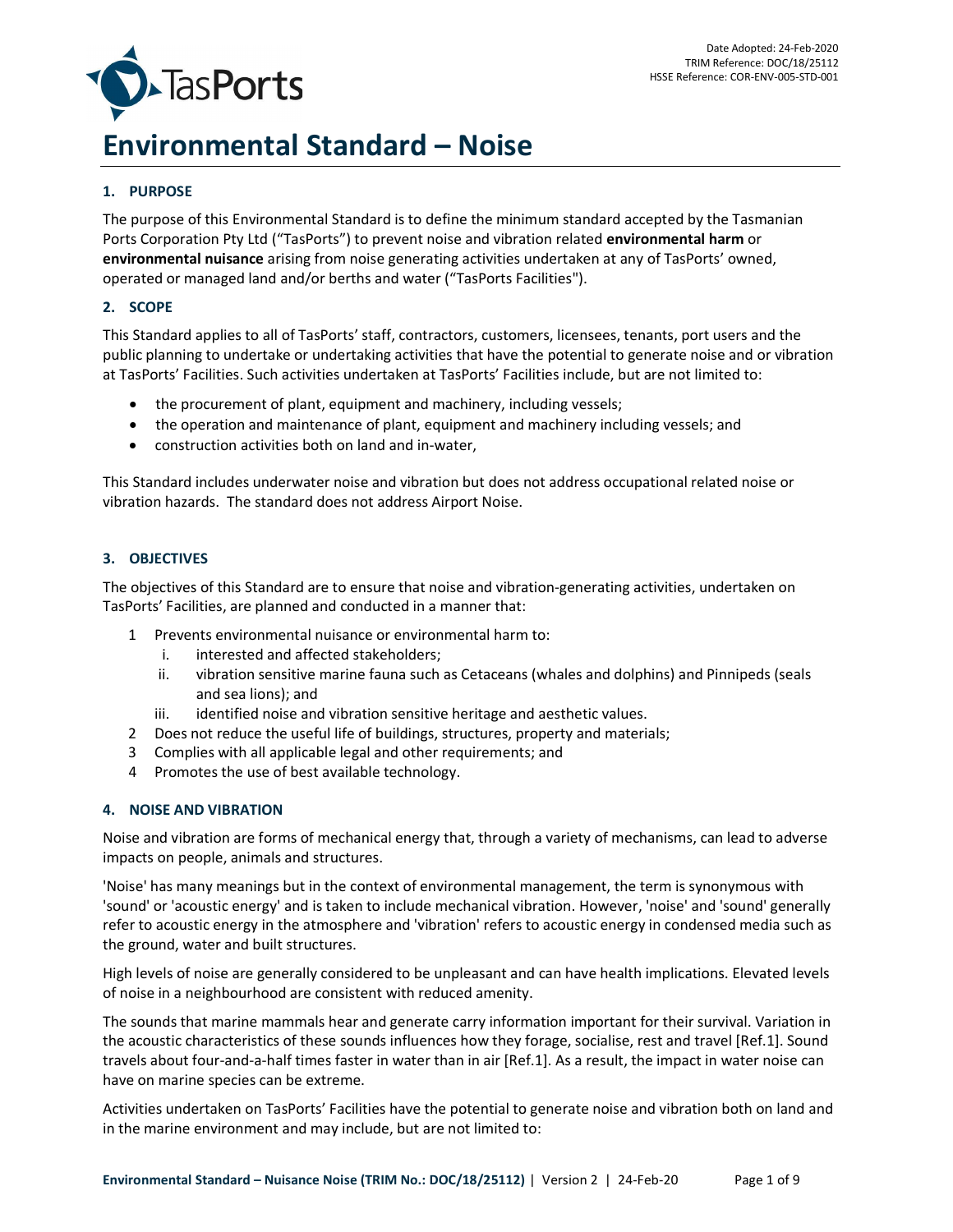

- operation of mobile plant and equipment, e.g. delivery trucks, loaders, mobile and fixed cranes, forklifts and fitted audible reversing alarms;
- operation of stationary plant and equipment, e.g. generators, conveyors and audible alarms;
- demolition and building maintenance or repair work;
- piling, drilling and blasting;
- dredging and seabed levelling;
- shipping / vessel operation and pilotage;
- cruise ship on board announcements and music; and
- corporate and public events.

In general, the level of noise and vibration emitted from a device or an activity can be controlled.

#### 5. LEGAL AND OTHER REQUIREMENTS

The laws and other requirements that may be applicable to the management of nuisance noise and vibration at TasPorts' Facilities, include but are not limited to:

- Environmental Management and Pollution Control Act 1994 (Tas) ("EMPCA");
- Environmental Management and Pollution Control (Noise) Regulations 2016 (Tas) ("Noise Regulations");
- Environment Protection Policy (Noise) 2009 (Tas);
- Tasports Environment Protection Notice 8632 Burnie Woodchip Export Terminal
- Underwater Piling Noise Guidelines [Ref.1];
- AS 1055-2018 Acoustics Description and measurement of environmental noise [Ref.2];
- AS 2436-2010 Guide to Noise Control on Construction, Maintenance and Demolition Sites [Ref.3];
- AS 2012.2-1990 Acoustics Measurement of Airborne Noise Emitted by Earth-moving Machinery and Agricultural Tractors – Stationary [Ref.4];
- ISO 9533:2010 Earth-moving machinery Machine-mounted audible travel alarms and forward horns -Test methods and performance criteria [Ref.5];
- BS 7385: Part 2 1993: Evaluation and measurement for vibration in building [Ref.6] There is currently no Australian Standard available for assessment of building damage caused by vibrational energy. However, this British Standard can be used as a guide to assess the likelihood of building damage from ground vibration. BS7385 suggests levels at which 'cosmetic', 'minor' and 'major' categories of damage might occur; and
- DIN 4150 Part 3: Structural vibration in buildings effects on structures [Ref.7] This German Standard provides recommended maximum levels of vibration to reduce the likelihood of building damage caused by vibration.

It is an offence to cause environmental harm or an environmental nuisance (EMPCA). A person has a general environmental duty to take such steps as are practicable or reasonable to prevent or minimise environmental harm or environmental nuisance caused, or likely to be caused by an activity (i.e. noise generation) conducted by that person ("General Environmental Duty").

Identified applicable legal and other requirements relating to managing and mitigating noise and vibration impacts are summarised in the TasPorts' Environmental Legal and Other Requirements Register [Ref.8].

#### 6. REQUIREMENTS

#### 6.1. Baseline Noise Level Assessments

- 1. Baseline noise level assessments must:
	- i. be completed at least every five (5) years by Tasports for sites where environmental nuisance or environmental harm from port related noise or vibration may occur.
	- ii. be completed by an appropriately qualified and experienced acoustic professional;
	- iii. include a port activity profile description to assist in comparing noise generating activity levels over time;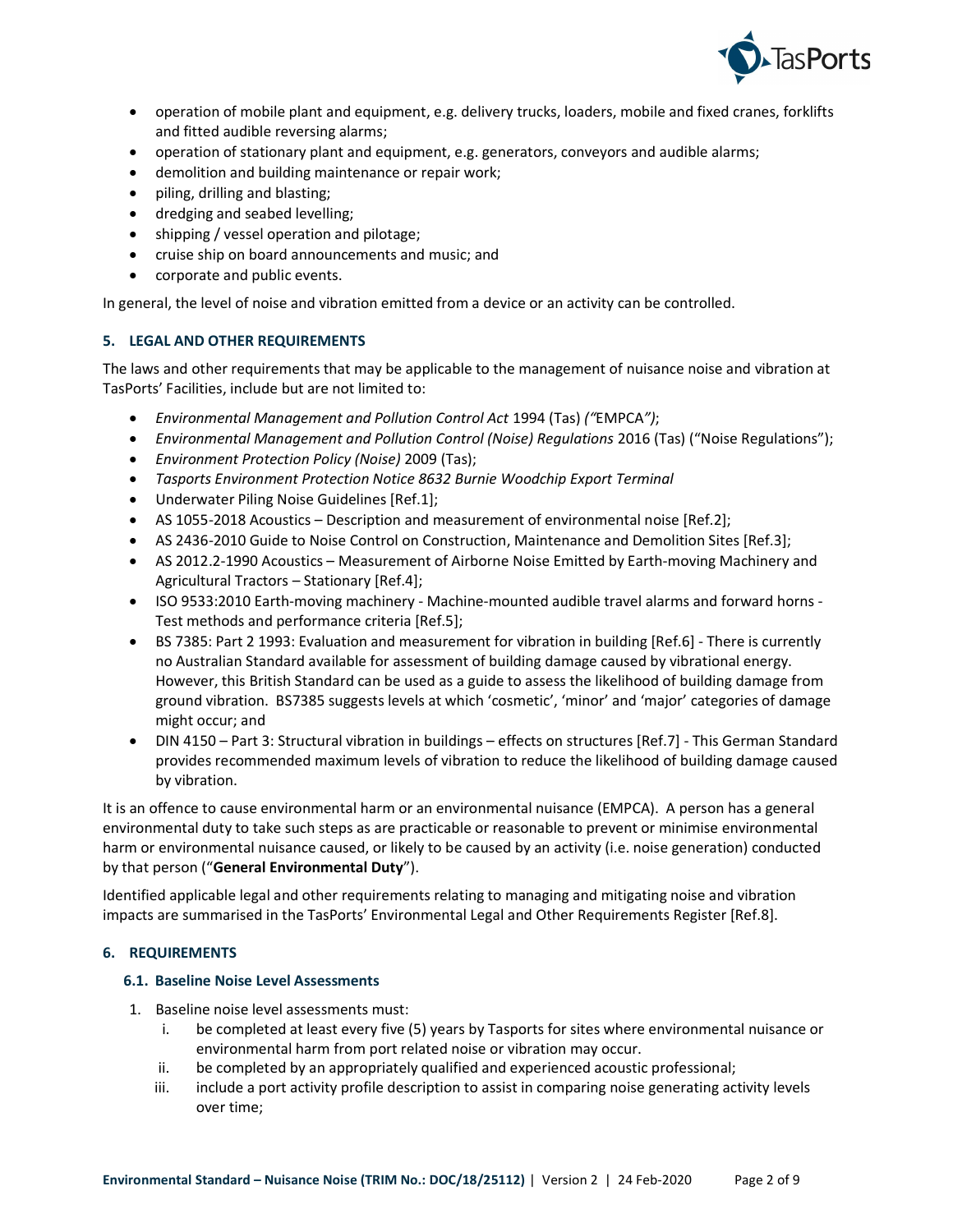

- iv. include site features, such as topography, buildings or geographical features, that affect noise or propagation;
- v. include predominant meteorological conditions that may affect noise propagation;
- vi. identify noise and vibration sensitive receptors/premises;
- vii. identify applicable best practice noise level standards;
- viii. identify existing noise and vibration management controls, including but not limited to:
	- o best practice acoustic objectives;
	- o hours of operation;
	- o operational controls;
	- $\circ$  compliance with the requirements of state and local authorities including any notification and reporting requirements.
- ix. describe the noise monitoring program
- x. assess noise and vibration risk to identified sensitive receptors/premises and compliance with relevant legal and other requirements and adopted best practice noise level; and
- xi. determine if noise and/or vibration improvement actions are required.
- 2. Baseline noise and vibration assessments should include a site plan, map or sketch to help illustrate the activity location and dimensions, risk area, buffer and exclusion zones, proximity to other port users, the public and any other sensitive receptors/premises, the location of control equipment and devices to mitigate and monitor nuisance noise and vibration.

# 6.2. Change in Use Noise or Vibration Assessment

- 1. A risk assessment of noise or vibration impacts is required for all changes in use that may result in increased noise or vibration at an identified noise or vibration sensitive receptor [Ref 13].
- 2. A noise or vibration assessment must be undertaken by an appropriately qualified and experienced acoustic professional where a risk assessment determines there is potential for material noise or vibration impact.
- 3. The noise or vibration assessment must consider:
	- i. Noise or vibration sources and their location related to the works;
	- ii. source noise levels including sound power levels and height of noise source (either manufacturers information or measured levels, in accordance with AS1055 [Ref.2]);
	- iii. location of all noise sensitive receptors/premises that may be affected by the proposed works. This includes under water sensitive receptor(s);
	- iv. site features, such as topography, buildings or geographical features, that affect noise or propagation;
	- v. predominant meteorological conditions that may affect noise propagation;
	- vi. stages of the proposed works including the machinery required during each stage and their running times; and
	- vii. background noise levels.
- 4. The noise or vibration assessment must identify if, when and where additional controls are required.

# 6.3. Permissible Hours of Use

- 1. As detailed in Table 1, permissible hours of use have been established for specific noise and vibration generating activities at TasPorts' Facilities.
- 2. Noise generated by the specified activities in Table 1 during the stated permissible hours of use must not be unreasonable<sup>1</sup>.
- 3. To undertake the specified activities identified in Table 1 (other than events) outside of these permissible hours of use written permission must be obtained from TasPorts' Manager Operations (in

ł

 $^1$  Section 53 of **EMPCA** allows for the following factors to be considered when assessing whether noise is unreasonable:

its volume, intensity or duration;

the time, place and other circumstances in which it is emitted; and

whether it is, or is likely to be, audible in a habitable room in any other residential premises.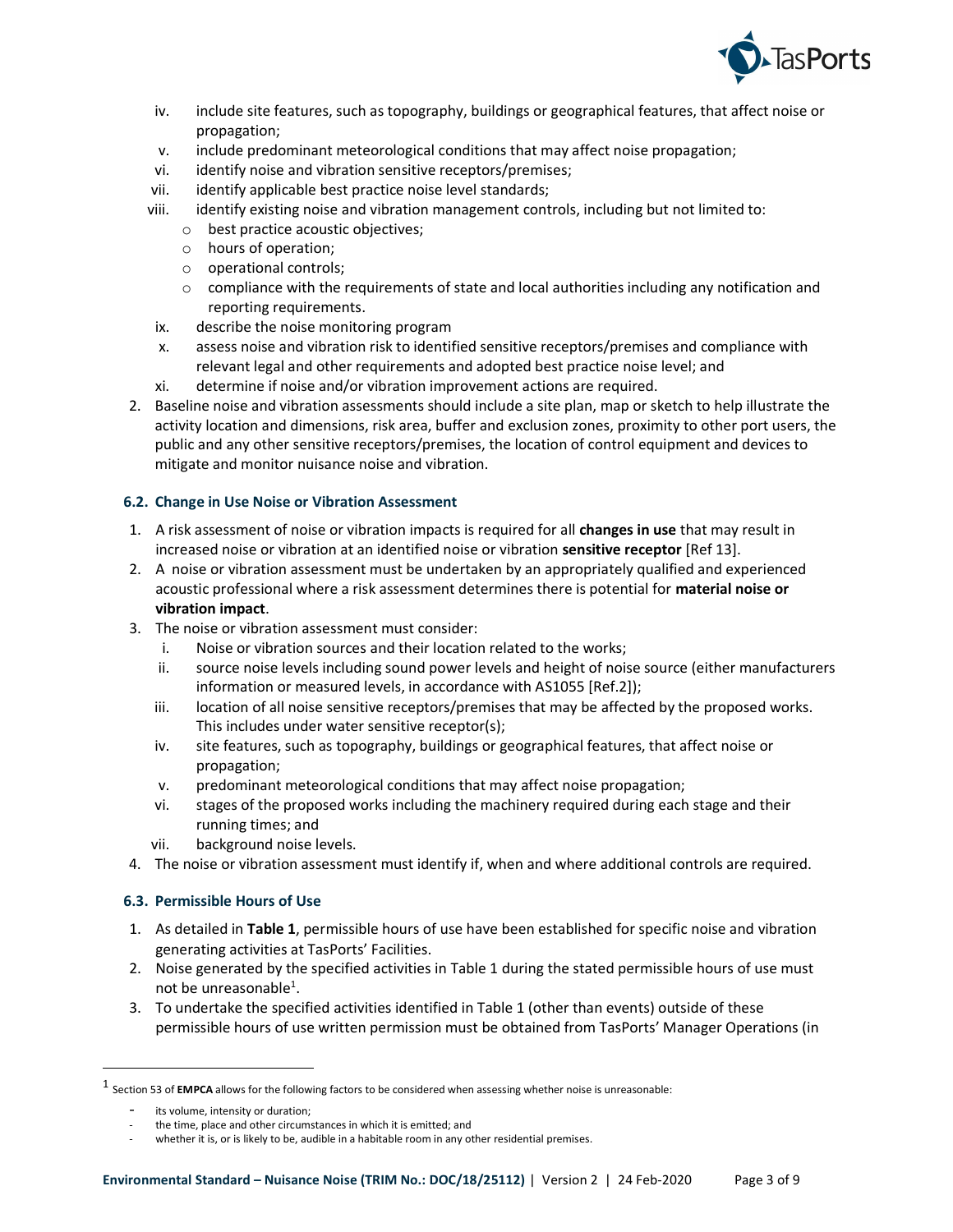

consultation with the Manager Safety and Environment). Noise monitoring may be a condition of any such approval and advanced written notification to those identified noise-affected stakeholders must be made.

4. To undertake events at TasPorts' Facilities outside of these permissible hours of use, written permission must be obtained from TasPorts' Chief Operating Officer. Noise monitoring may be a condition of any such approval and advanced written notification to those identified noise-affected stakeholders must be made.

#### Table 1: Permissible hours of use for specific activities

| <b>Activities within TasPorts' Facilities</b>                                                                                                                             | <b>Permitted Hours of Use</b>                                                                                                                                                                  |
|---------------------------------------------------------------------------------------------------------------------------------------------------------------------------|------------------------------------------------------------------------------------------------------------------------------------------------------------------------------------------------|
| Demolition / Hydro-demolition / Concrete<br>saw cutting / Vibration compaction /<br>Earthworks / Drilling / Rock breaking /<br>Blasting / Pile driving (vibro and hammer) | During the following <b>daytime</b> hours only:<br>Monday to Saturday: 7am to 6pm<br>Sunday and Public Holidays: 10am to 6pm                                                                   |
| The use of a ships horn whilst in port<br>limits by Cruise ships and other vessels                                                                                        | Is permitted for safety navigational related<br>purposes only                                                                                                                                  |
| Non-safety related external<br>announcements, ships horn use or audio<br>entertainment (e.g. open air cinema or<br>music on deck) whilst in port limits                   | Is permitted during the following hours:<br><b>Monday to Thursday: 7am to 10pm</b><br><b>Friday:</b> 7am to midnight<br>Saturday: 9am to midnight<br>Sundays and Public Holidays: 10am to 10pm |
| Events                                                                                                                                                                    | <b>Daily</b> $-$ 7 am to midnight.                                                                                                                                                             |

#### 6.4. Noise Improvement Actions and Management Controls

- 1. Noise and vibration risks and current controls identified from the baseline noise level assessments shall be incorporated into the relevant Tasports Site Environmental Risk Register and management plans.
- 2. Where the baseline noise level assessment has identified the need for improvement actions, then these improvement actions must be incorporated into one of the following:
	- i. TasPorts corporate environmental improvement plans and budgets and/or;
	- ii. Tasports site improvement plans and budgets.
- 3. Where a change in use noise assessment identifies the need for additional noise or vibration controls, these controls must be addressed in project/activity/event plans, procedures, budgets and/or site improvement plans.

## 6.5. Design

- 1. Best available control technology shall be considered when designing infrastructure. This includes:
	- i. controlling noise at the source through material selection e.g. sound absorbent surfaces and anti-vibration mounting;
	- ii. material, plant and equipment placement;
	- iii. provision of buffer spaces between noisy and quiet spaces e.g. using natural topographic features; and
	- iv. orientation for energy efficiency e.g. passive heating and cooling.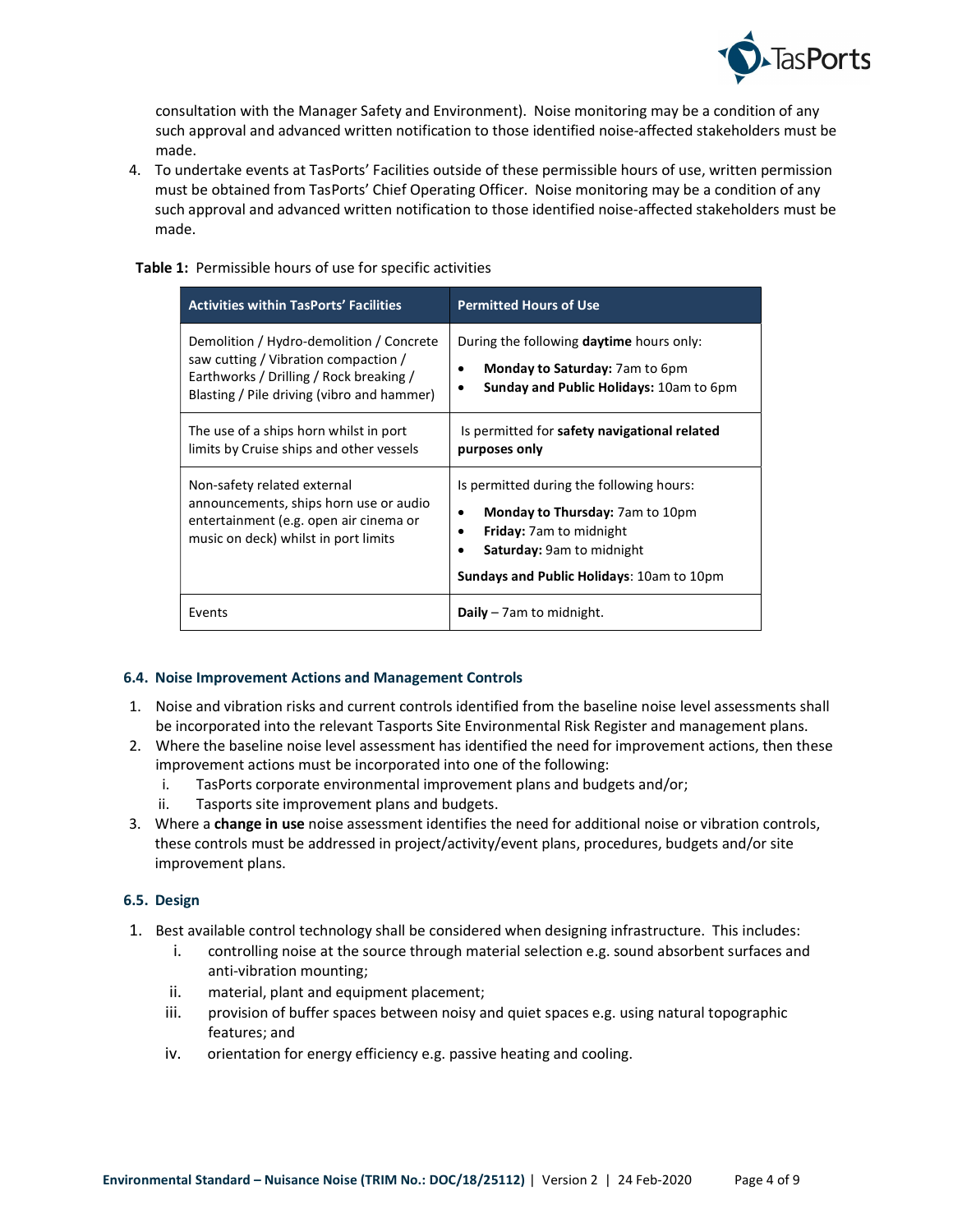

#### 6.6. Procurement of Plant and Equipment

- 1. A buy/hire quiet policy shall be employed to ensure that plant and equipment is, within reason, as quiet as possible.
- 2. Procurement of equipment fitted withaudible reverse alarms must be **broadband** or self-adjusting alarms that comply with ISO 9533 [Ref.5].
- 4. Audible warning devices must not be more than 5 dB above the Australian Standard level.

#### 6.7. Operation and Maintenance of Plant and Equipment

The following requirements shall be incorporated into activity planning, agreed scopes of work and committed management plans (e.g. contract management plan, construction environmental management plan, environmental management plans etc.):

- 1. Where practicable, schedule work that creates the most noise during normal day-time hours and avoid night time works.
- 2. Where night-time project temporary works are unavoidable, program these works, to limit the number of consecutive nights to provide respite to affected stakeholders. Note approval requirements in Section 6.3 for undertaking activities identified in Table 1 outside day-time hours.
- 3. Maintain plant and equipment in accordance with manufacturer's specifications.
- 4. Operate plant to minimise noise impacts, e.g. use minimum power required to complete the task.
- 5. Avoid causing peak noise events from dropping equipment/materials at height or into trucks by using sound dampening material to cover the surfaces on to which any materials must be dropped.
- 6. Where fitted, keep engine covers closed when the machine is in use;
- 7. Position noisy equipment away from noise-sensitive areas.
- 8. Plant known to emit noise strongly in one direction shall be orientated so that the noise is directed away from noise-sensitive areas.
- 9. Where practical, locate temporary site access roads and site compounds as far away as possible from noise sensitive receptors/premises.
- 10. Plan truck movements to avoid residential streets where possible.
- 11. The use of exhaust brakes on port access roads shall be minimised.
- 12. Avoid leaving engines idling at the site. Machines used intermittently shall be shut down in the intervening periods or throttled down to a minimum.
- 13. Minimise the reversing of vehicles to reduce the noise from reversing signals.
- 14. The use of vehicle-warning devices (such as horns) as signalling devices shall be avoided.
- 15. Where practical equipment fitted with articulated buckets shall be rubber lined at contact points, so that that noise levels are minimised during release of materials.
- 16. Tailgates must be cleared and locked at the point of unloading.
- 17. Stiffen loose panels on plant and equipment to minimise vibration noise.
- 18. Operate two-way radios at the minimum effective volume.
- 19. Consider neighbours and minimise noise when packing up plant and equipment and/or departing from TasPorts' Facilities.

#### 6.8. Construction Activities and Temporary Works

- 1. Prior to undertaking demolition, vibration compaction or pile driving activities, Tasports will determine based on risk if a dilapidation assessment is required. If a dilapidation assessment is required, a suitably qualified and experienced architectural consultant / engineer shall be engaged to undertake inspections of buildings and structures and produce a Dilapidation Report. The Dilapidation Report must identify vibration sensitive structures and identify if, when and where additional controls are required.
- 2. Any noise walls or architectural treatments shall be constructed early in the construction phase, to screen sensitive receptors/premises from construction noise.
- 3. The Australian Standard, AS 2436 [Ref.3] shall be used as a guide for appropriate measures for mitigating construction and demolition noise.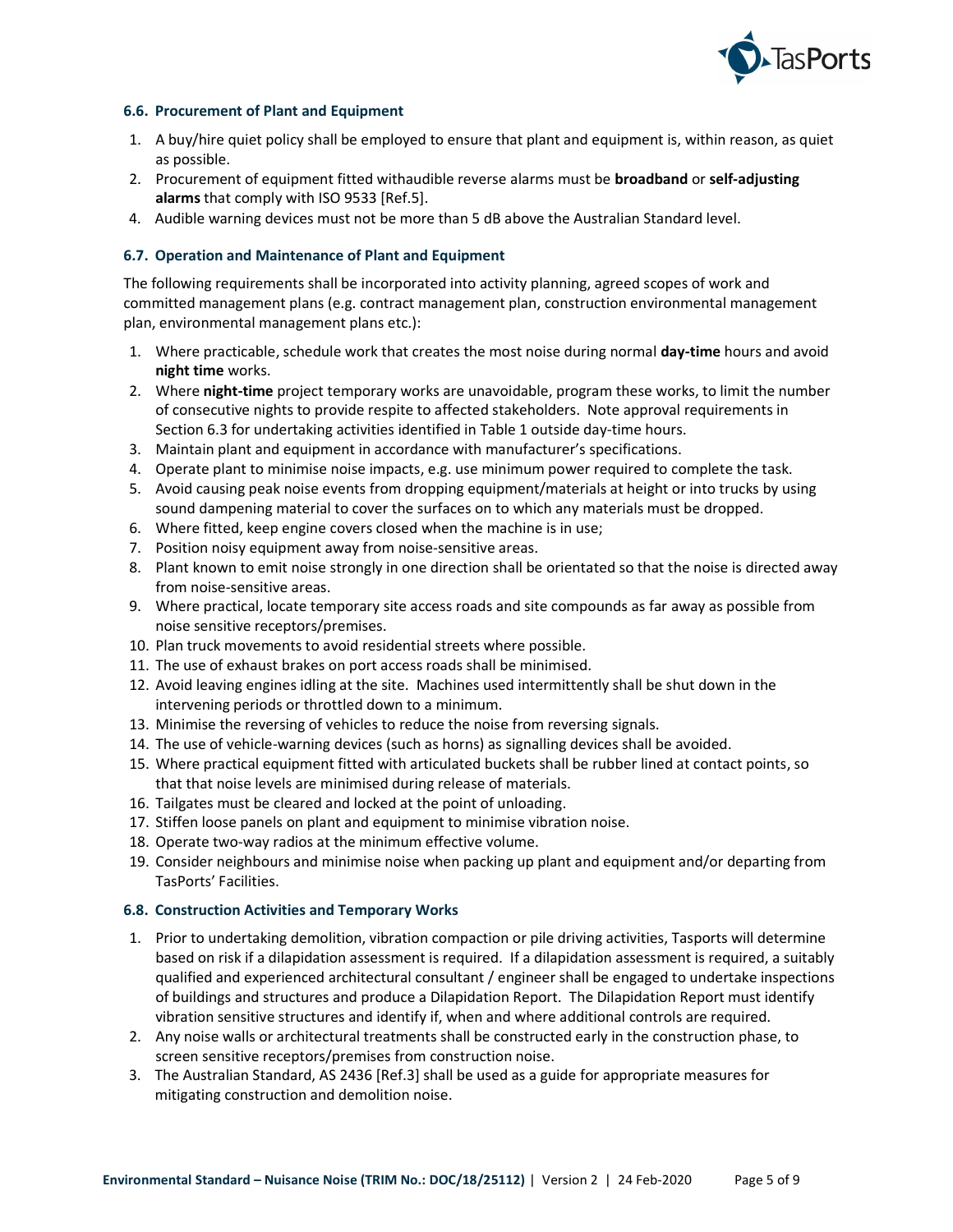

## 6.9. In-water Construction

- 1. In-water construction activities (e.g. piling, drilling, demolition, dredging and sea levelling activities) shall be planned in consideration of forecasted weather conditions and noise and vibration sensitive receivers.
- 2. A 500m radius marine fauna "observation zone" shall be established and monitored around the perimeter of any in-water construction activities (See Figure 1).
- 3. A 300m "shut-down' zone shall be established and monitored around the perimeter of piling and drilling, activities (See Figure 1). If listed marine fauna are observed as being present in this zone, then all in water construction activities must cease until the animal moves outside the shutdown zone.
- 4. Prior to undertaking in-water construction, the presence of listed marine fauna should be visually monitored by a person competent in marine fauna identification for at least 30 minutes before the commencement of the activity. Particular focus should be put on the shutdown zone but the observation zone should be inspected as well, for the full extent where visibility allows.
- 5. Marine Fauna Observations must be recorded on a Marine Fauna Observation Form [e.g. Ref.10], or similar, and shall include observations of the following marine fauna:
	- i. cetaceans (whales and dolphins);
	- ii. pinnipeds (seals); and
	- iii. penguins or turtles.
- 6. When piling, the pre-start, soft-start, standby and shut-down procedures detailed in the Underwater Piling Noise Guidelines [Ref.1] must be adopted. This approach includes piling commencing at low energy levels, building up slowly to full impact force allowing marine species time to vacate the area.



Figure 1 – Diagram showing example "observation" and "shut-down" zones around a jetty [Ref.1]

#### 6.10. Vessel Operation

- 1. The use of a vessel horn whilst in Port Limits is permitted for safety purposes only.
- 2. The following general mitigation measures to control noise and vibration during vessel operation shall be considered when vessel noise may result in result in environmental nuisance or harm.
	- i. reducing exhaust into the propeller stream;
	- ii. reducing speed, and therefore propeller cavitation;
	- iii. modifying vessel tracking and vessel distance distribution to reduce cumulative noise and vibration; and
	- iv. using shore power whilst in port.
- 3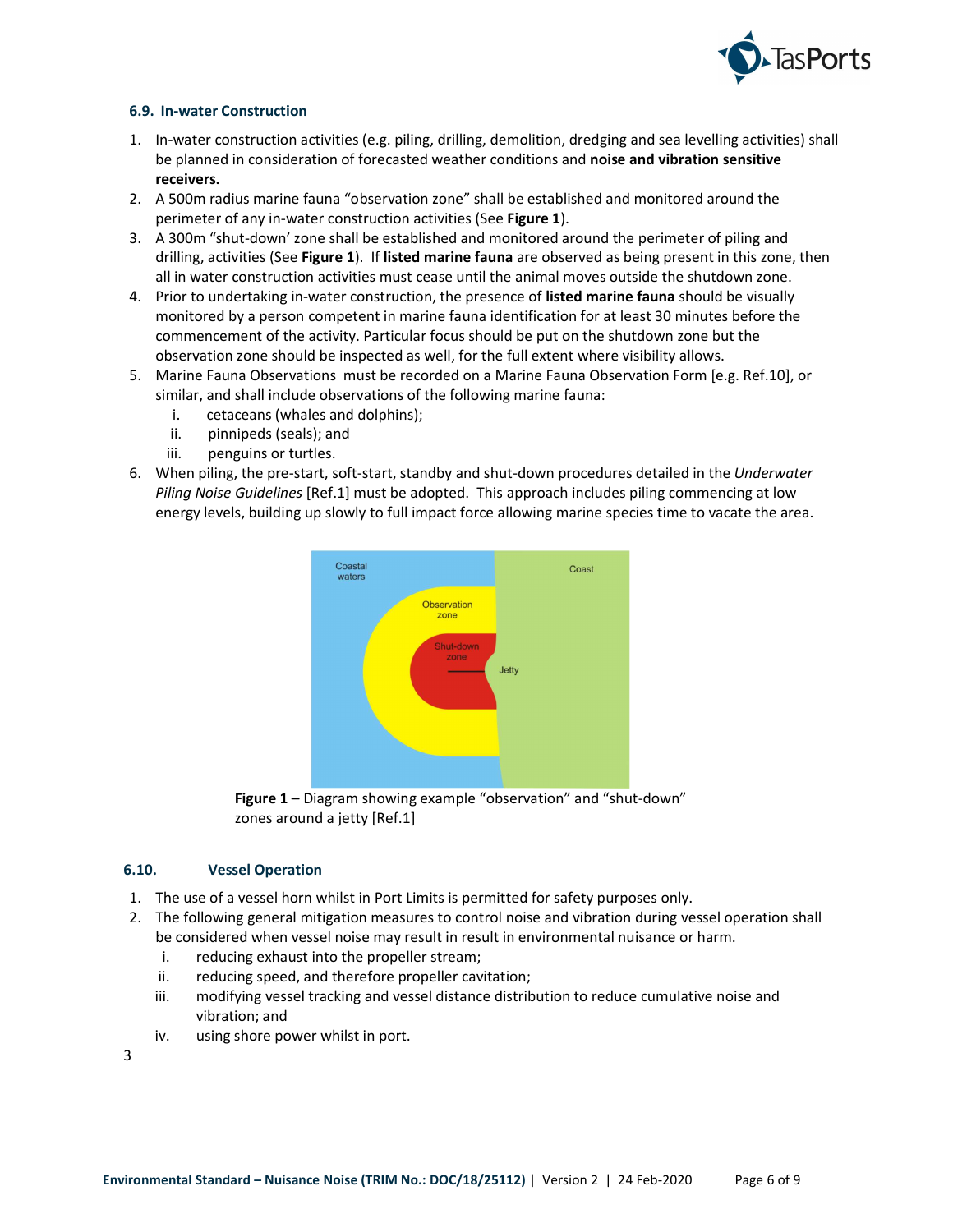

# 6.11. Monitoring and Evaluation

- 1. The effectiveness of implemented mitigation measures and controls must be monitored through periodic and documented audits and inspections.
- 2. Monitoring programs must be implemented where it is possible that the residual noise or vibration after noise mitigation and controls, will result in infrastructure damage, public nuisance, port user or public complaints, direct impacts on marine fauna or a notable change in noise or vibration compared to baseline.
- 3. Any measure of noise or test of a noise source for the purposes of compliance with the Noise Regulations must be made in accordance with the Noise Measurement Procedures Manual [Ref.9].
- 4. All instruments used for measuring and monitoring noise and vibration must be fit for the purpose, in good working order and calibrated on a regular basis according to manufacturer's instructions, but at least every two (2) years.

# 6.12. Event & Action Management

- 1. All environmental hazards or incidents arising from nuisance noise or vibration must be reported to the relevant TasPorts' Operations Supervisor and logged in the TasPorts' Incident Management System
	- (IMS). Such hazards or incidents may include, but are not limited to:
	- i. noise or vibration related complaints;
	- ii. vibration related damage to port infrastructure or assets;
	- iii. exceeding the set monitoring criteria for noise and/or vibration; and
	- iv. insufficient implementation of mitigation measures and controls identified in this Standard.
- 2. Corrective and preventative actions arising from environmental hazards, incidents or monitoring programs will be tracked in the TasPorts' IMS.
- 3. All complaints shall be managed in accordance with TasPorts' Managing Complaints Procedure [Ref.12], including, but are not limited to the following steps:
	- i. review activities to determine source of the complaint;
	- ii. where the source of noise and/or vibration are attributed to TasPorts' Facilities, implement an improvement action which may include:
		- $\circ$  modifying the operation of source plant and equipment e.g. at lower engine speeds;
		- o temporarily shutting down the loudest pieces of plant and equipment;
		- o concentrating noisy activities furthest from the source of complaint; or
		- o rescheduling noise-generating activities;
	- iii. undertake an investigation into further noise and / or vibration reduction measures; and
	- iv. implement preventative actions prior to undertaking similar activities in the future.

#### 7. DEFINITIONS AND ABBREVIATIONS

| Broadband alarm | Pulsed acoustic signal that comprises a range of frequencies and sometimes referred to as<br>'quacker' or 'woosher' [Ref 11]. The range of frequencies in broadband alarms extends<br>upwards towards the higher frequencies; these frequencies have a greater attenuation with<br>distance through absorption in air. This, and the absence of tonality, means that a<br>broadband alarm is more likely than a tonal alarm to comply at distant 'noise sensitive<br>premises'. |
|-----------------|---------------------------------------------------------------------------------------------------------------------------------------------------------------------------------------------------------------------------------------------------------------------------------------------------------------------------------------------------------------------------------------------------------------------------------------------------------------------------------|
| Change in use   | A change is use is defined as the start of a new activity or event, the reestablishment of a use<br>or activity that was abandonded, or a material change in the intensity or scale of activities or<br>events occurring on Tasports owned, operated or leased/licenced areas.                                                                                                                                                                                                  |
| Day-time        | Monday to Saturday: 7am to 6pm<br>Sunday and Public Holidays: 10am to 6pm                                                                                                                                                                                                                                                                                                                                                                                                       |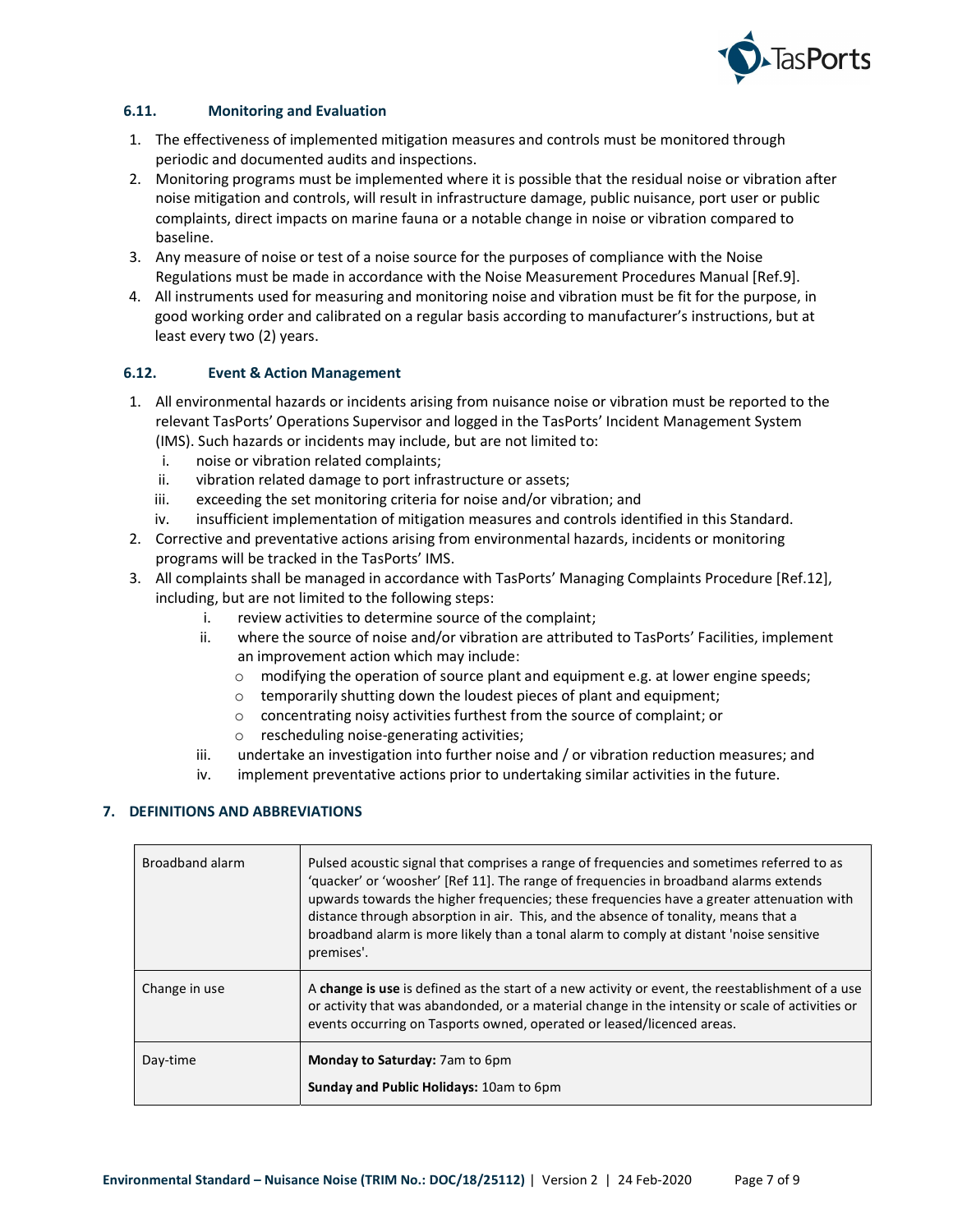

| <b>Environmental Harm</b>                    | Environmental harm is defined in section 5(1) of the Environmental Management and<br>Pollution Control Act 1994 (Tas) to mean:                                                                                                                                                                                       |
|----------------------------------------------|----------------------------------------------------------------------------------------------------------------------------------------------------------------------------------------------------------------------------------------------------------------------------------------------------------------------|
|                                              | any adverse effect on the environment (of whatever degree or duration) and includes an<br>environmental nuisance.                                                                                                                                                                                                    |
| <b>Environmental Nuisance</b>                | <b>Environmental nuisance</b> is defined in section 3 of the <i>Environmental Management and</i><br>Pollution Control Act 1994 (Tas) to mean:                                                                                                                                                                        |
|                                              | (a) the emission, discharge, depositing or disturbance of a pollutant that unreasonably<br>interferes with, or is likely to unreasonably interfere with, a person's enjoyment of the<br>environment; and                                                                                                             |
|                                              | (b) any emission, discharge, depositing or disturbance specified in an environment protection<br>policy to be an environmental nuisance.                                                                                                                                                                             |
| Evening                                      | Daily - 6pm - 10pm                                                                                                                                                                                                                                                                                                   |
| <b>TasPorts Facilities</b>                   | TasPorts' owned, operated or managed land and/or berths and water                                                                                                                                                                                                                                                    |
| <b>General Environmental</b><br>Duty         | As defined in the Environment Management and Pollution Control Act 1994, a person must<br>take such steps as are practicable or reasonable to prevent or minimise environmental harm<br>or environmental nuisance caused, or likely to be caused, by an activity conducted by that<br>person                         |
| <b>Listed Marine Species</b>                 | This refers to listed marine species from S248 of Environment Protection Biodiversity ACT<br>1999                                                                                                                                                                                                                    |
| Night-time                                   | Monday to Saturday: 10pm - 7am                                                                                                                                                                                                                                                                                       |
|                                              | Sundays and Public Holidays: 10pm- 10am                                                                                                                                                                                                                                                                              |
| Risk                                         | As defined by the TasPorts' HSE Risk Matrix included in the HSE - Risk Management<br>Procedure [Ref.13].                                                                                                                                                                                                             |
| Sensitive Noise or<br>Vibration receptors    | Sensitive receptors are living things or infrastructure that may be adversely impacted by<br>exposure to changes in noise or vibration. These include, but are not limited to residential<br>areas, hospitals, schools, day care facilities, elderly housing, underwater marine fauna, and or<br>heritage buildings. |
| Self-adjusting alarm                         | Alarm for which the output level automatically adjusts to be higher than the noise level in<br>the area until the output limit of the alarm is reached and is sometimes referred to as 'smart'<br>alarm [Ref.11].                                                                                                    |
| Material Noise or<br><b>Vibration Impact</b> | Means noise or vibration related infrastructure damage, port user or public complaints or<br>nuisance, impacts on marine fauna that are assessed as moderate risk or higher.                                                                                                                                         |

#### "Disclaimer

The information contained in this standard is not intended as providing professional advice to any person or organisation in relation to their legal obligations concerning the generation of nuisance noise and vibration. It is your responsibility to determine, understand, implement and comply with any legal obligations. No claim is made as to the accuracy, currency or completeness of the content in this Standard."